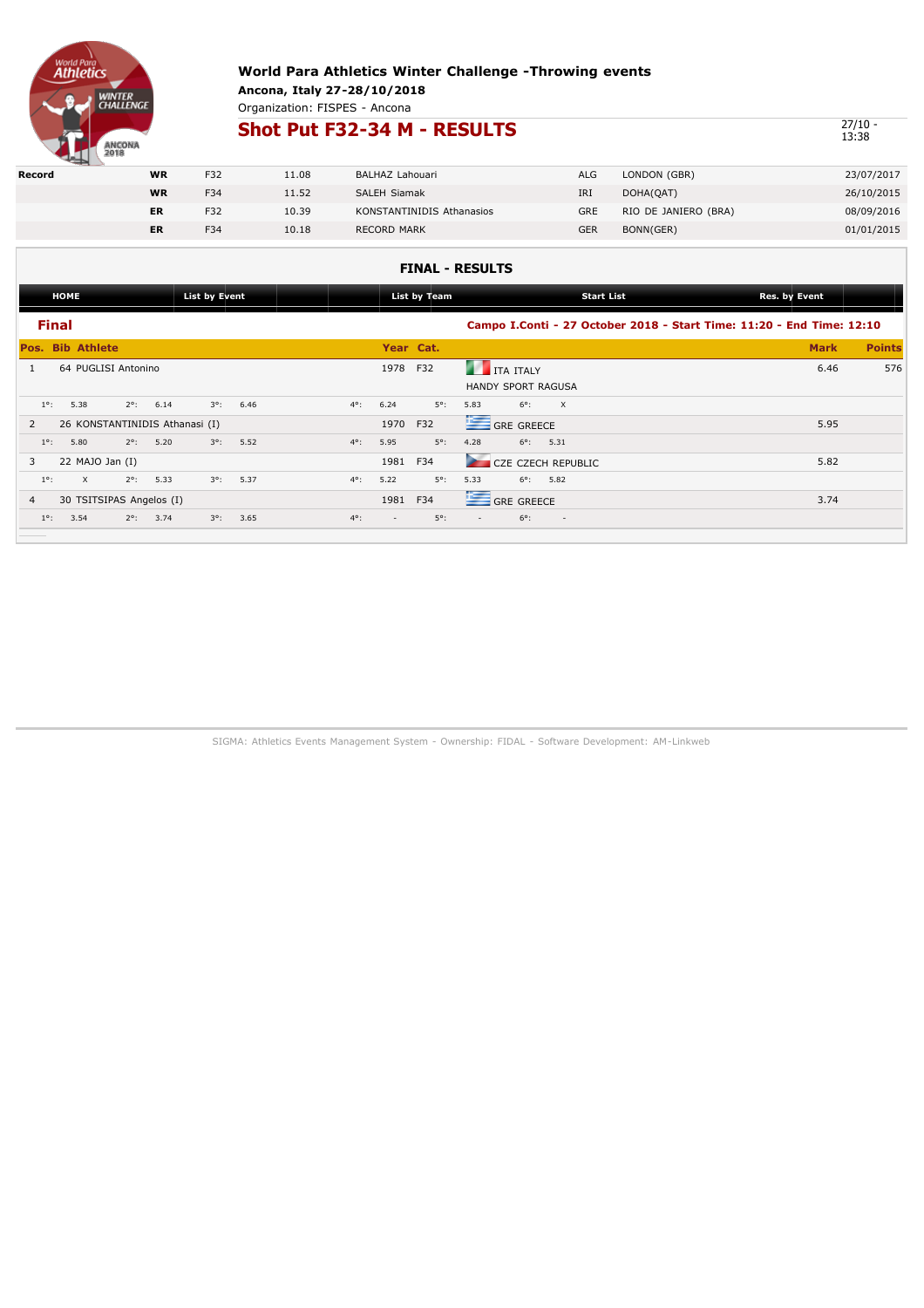

Organization: FISPES - Ancona

## **Shot Put F52-56-57 M - RESULTS**

 $\frac{27}{17:00}$ 

|        | $-$ |           |     |       |                        |            |                |            |
|--------|-----|-----------|-----|-------|------------------------|------------|----------------|------------|
| Record |     | <b>WR</b> | F56 | 13.49 | <b>MUSAYEV Olokhan</b> | AZE        | BEIJIN (CHN)   | 15/09/2008 |
|        |     | <b>WR</b> | F57 | 14.92 | ROKICKI Janusz         | POL        | DOHA(QAT)      | 27/10/2015 |
|        |     | <b>WR</b> | F52 | 11.74 | ROCHA Andre            | <b>BRA</b> | SAO PAOLO(BRA) | 28/10/2017 |
|        |     | <b>ER</b> | F56 | 13.49 | <b>MUSAYEV Olokhan</b> | AZE        | BEIJIN (CHN)   | 15/09/2008 |
|        |     | <b>ER</b> | F57 | 14.92 | ROKICKI Janusz         | POL        | DOHA(QAT)      | 27/10/2015 |
|        |     | <b>ER</b> | F52 | 10.23 | <b>APINIS Aigars</b>   | LAT        | LONDON (GBR)   | 31/08/2012 |

#### **FINAL - RESULTS**

| <b>HOME</b>             |                      |                    |               | <b>List by Event</b> |             |          | <b>List by Team</b> |               |          |                            |          | <b>Start List</b><br>Res. by Event |          |                                                                       |  |             |               |
|-------------------------|----------------------|--------------------|---------------|----------------------|-------------|----------|---------------------|---------------|----------|----------------------------|----------|------------------------------------|----------|-----------------------------------------------------------------------|--|-------------|---------------|
| <b>Final</b>            |                      |                    |               |                      |             |          |                     |               |          |                            |          |                                    |          | Campo I.Conti - 27 October 2018 - Start Time: 15:32 - End Time: 16:51 |  |             |               |
| <b>Pos. Bib Athlete</b> |                      |                    |               |                      |             |          |                     | Year Cat.     |          |                            |          |                                    |          |                                                                       |  | <b>Mark</b> | <b>Points</b> |
| 1                       |                      | 7 PETROV Petar (I) |               |                      |             |          | 1987 F57            |               |          | <b>BUL BULGARIA</b>        |          |                                    |          |                                                                       |  | 9.35        |               |
| $1^\circ$ :             | 9.25                 |                    | $2^\circ$ :   | 9.23                 | $3^\circ$ : | 9.04     |                     | $4^{\circ}$ : | 9.10     | $5^\circ$ :                | 9.23     | $6^\circ$ :                        | 9.35     |                                                                       |  |             |               |
| 2                       | 76 AMARAL Bruno (I)  |                    |               |                      |             |          | 1993                | F57           |          | POR PORTUGAL               |          |                                    |          |                                                                       |  | 8.16        |               |
| $1^\circ$ :             | 7.53                 |                    | $2^{\circ}$ : | 7.48                 | $3^\circ$ : | 8.13     |                     | $4^\circ$ :   | 7.99     | $5^\circ$ :                | 8.16     | $6^\circ$ :                        | 7.96     |                                                                       |  |             |               |
| 3                       | 47 CONTEMI Vincenzo  |                    |               |                      |             |          | 1975                | F56           | m        | ITA ITALY                  |          |                                    |          |                                                                       |  | 8.12        | 604           |
|                         |                      |                    |               |                      |             |          |                     |               |          | ASD FRANCESCO FRANCIA      |          |                                    |          |                                                                       |  |             |               |
| $1^\circ$ :             | 7.59                 |                    | $2^{\circ}$ : | 7.13                 | $3^\circ$ : | 7.56     |                     | $4^{\circ}$ : | 8.12     | $5^\circ$ :                | $\times$ | $6^\circ$ :                        | $\times$ |                                                                       |  |             |               |
| 4                       | 35 BECIROVIC Mersed  |                    |               |                      |             |          | 1985 F57            |               |          | <b>THE TEALY</b>           |          |                                    |          |                                                                       |  | 7.30        | 435           |
|                         |                      |                    |               |                      |             |          |                     |               |          | #ILOVERUN ATHLETIC TERNI   |          |                                    |          |                                                                       |  |             |               |
| $1^\circ$ :             | 6.28                 |                    | $2^\circ$ :   | 7.30                 | $3^\circ$ : | 6.85     |                     | $4^\circ$ :   | 7.21     | $5^\circ$ :                | $\times$ | $6^\circ$ :                        | 7.07     |                                                                       |  |             |               |
| 5                       | 61 NITTO Salvatore   |                    |               |                      |             |          | 1987                | <b>F57</b>    |          | <b>ITA ITALY</b>           |          |                                    |          |                                                                       |  | 6.58        | 363           |
|                         |                      |                    |               |                      |             |          |                     |               |          | POL. DILETTANTISTICA ASPET |          |                                    |          |                                                                       |  |             |               |
| $1^\circ$ :             | 6.37                 |                    | $2^\circ$ :   | 6.58                 | $3^\circ$ : | $\times$ |                     | $4^{\circ}$ : | 6.38     | $5^\circ$ :                | $\times$ | $6^\circ$ :                        | $\times$ |                                                                       |  |             |               |
| 6                       | 18 BROZ Jaroslav (I) |                    |               |                      |             |          | 1981 F52            |               | <b>A</b> | <b>CZE CZECH REPUBLIC</b>  |          |                                    |          |                                                                       |  | 6.26        |               |
| $1^{\circ}$ :           | 5.33                 |                    | $2^\circ$ :   | 5.42                 | $3^\circ$ : | 4.97     |                     | $4^\circ$ :   | 5.77     | $5^\circ$ :                | 6.26     | $6^\circ$ :                        | 6.24     |                                                                       |  |             |               |
| $\overline{7}$          | 51 FERRARIS Marco    |                    |               |                      |             |          | 1951 F56            |               | n        | <b>ITA ITALY</b>           |          |                                    |          |                                                                       |  | 4.55        | 207           |
|                         |                      |                    |               |                      |             |          |                     |               |          | G.S.H. SEMPIONE 82 A.S.D.  |          |                                    |          |                                                                       |  |             |               |
| $1^\circ$ :             | 4.41                 |                    | $2^\circ$ :   | 4.47                 | $3^\circ$ : | 4.53     |                     | $4^\circ$ :   | 4.42     | $5^\circ$ :                | 4.44     | $6^\circ$ :                        | 4.55     |                                                                       |  |             |               |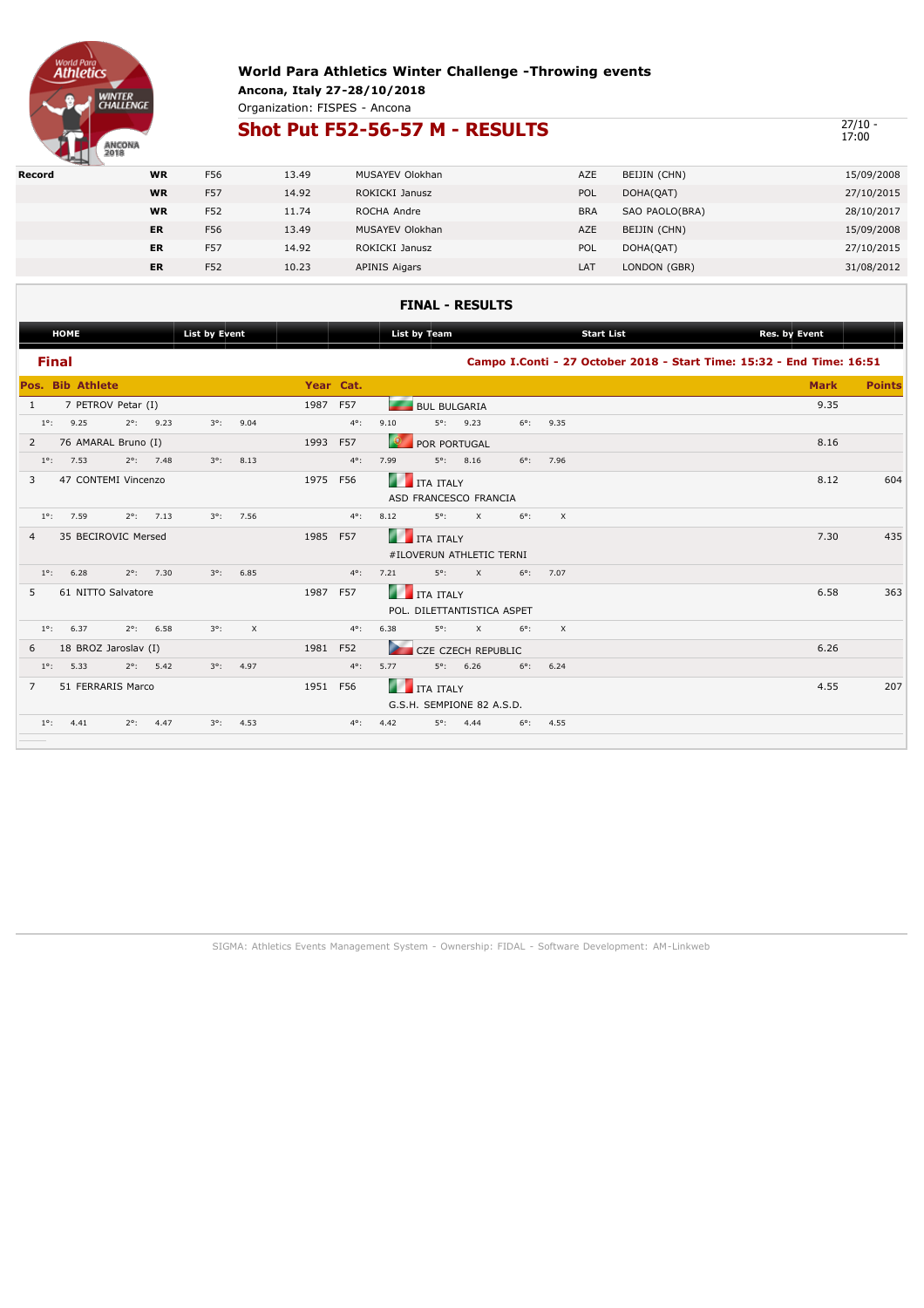

Organization: FISPES - Ancona

## **Discus Throw F32-33-52 M - RESULTS** 28/10 -

12:25

| Record | <b>WR</b> | F32 | 18.39 | KONSTANTINIDIS Athanasios | <b>GRE</b> | ATHENE (GRE) | 27/05/2017 |
|--------|-----------|-----|-------|---------------------------|------------|--------------|------------|
|        | <b>WR</b> | F33 | 31.03 | ALNAKLHI Hani             | <b>KSA</b> | DUBAI (UAE)  | 20/03/2017 |
|        | <b>WR</b> | F52 | 23.80 | ROCHA Andre               | <b>BRA</b> | LONDON (GBR) | 18/07/2017 |
|        | ER        | F32 | 18.39 | KONSTANTINIDIS Athanasios | <b>GRE</b> | ATHENE (GRE) | 27/05/2017 |
|        | ER        | F33 | 27.17 | <b>RECORD MARK</b>        | <b>IPV</b> | BONN (GER)   | 01/01/2015 |
|        | ER        | F52 | 21.95 | AIPINI Aigars             | LAT        | LONDON (GBR) | 18/07/2017 |

### **FINAL - RESULTS [HOME](http://www.fidalservizi.it/risultati/2018/WPA_Ancona_2018/Index.htm) [List by Event](http://www.fidalservizi.it/risultati/2018/WPA_Ancona_2018/ENTRYLISTBYEVENT1.htm) [List by Team](http://www.fidalservizi.it/risultati/2018/WPA_Ancona_2018/ENTRYLISTBYTEAM1.htm) [Start List](http://www.fidalservizi.it/risultati/2018/WPA_Ancona_2018/TURNIINIZIALI1.htm) [Res. by Event](http://www.fidalservizi.it/risultati/2018/WPA_Ancona_2018/RESULTSBYEVENT1.htm) [Ind./Team Ranking](http://www.fidalservizi.it/risultati/2018/WPA_Ancona_2018/INDTEAMRANKING.htm)  Final Campo I.Conti - 28 October 2018 - Start Time: 11:00 - End Time: 12:05 Pos. Bib Athlete Year Cat. Mark Points** 1 41 CAMPOCCIO Giuseppe 1966 F33 ITA ITALY 1966 F33 25.91 953 GS PARALIMPICO DIFESA 1°: 23.46 2°: 24.40 3°: 25.32 4°: 25.21 5°: 20.21 6°: 25.91 2 19 BROZ Jaroslav (I) 1981 F52 CZE CZECH REPUBLIC 14.63 1°: 14.25 2°: 14.32 3°: X 4°: 14.55 5°: 14.63 6°: X 3 73 ZANI Nicolas 1999 F33 ITA ITALY 10.80 223 G.S.H. SEMPIONE 82 A.S.D. 1°: 9.08 2°: 10.05 3°: 9.46 4°: 10.80 5°: 9.47 6°: 10.39 4 64 PUGLISI Antonino 1978 F32 ITA ITALY 9.95 513 HANDY SPORT RAGUSA 1°: 9.82 2°: X 3°: 8.79 4°: 9.95 5°: 8.06 6°: 9.74 5 68 RUTA Emanuele 1991 F33 ITA ITALY 1991 F33 ITA ITALY 176 G.S.H. SEMPIONE 82 A.S.D. 1°: 8.70 2°: 7.82 3°: 9.79 4°: 8.09 5°: 9.53 6°: 9.82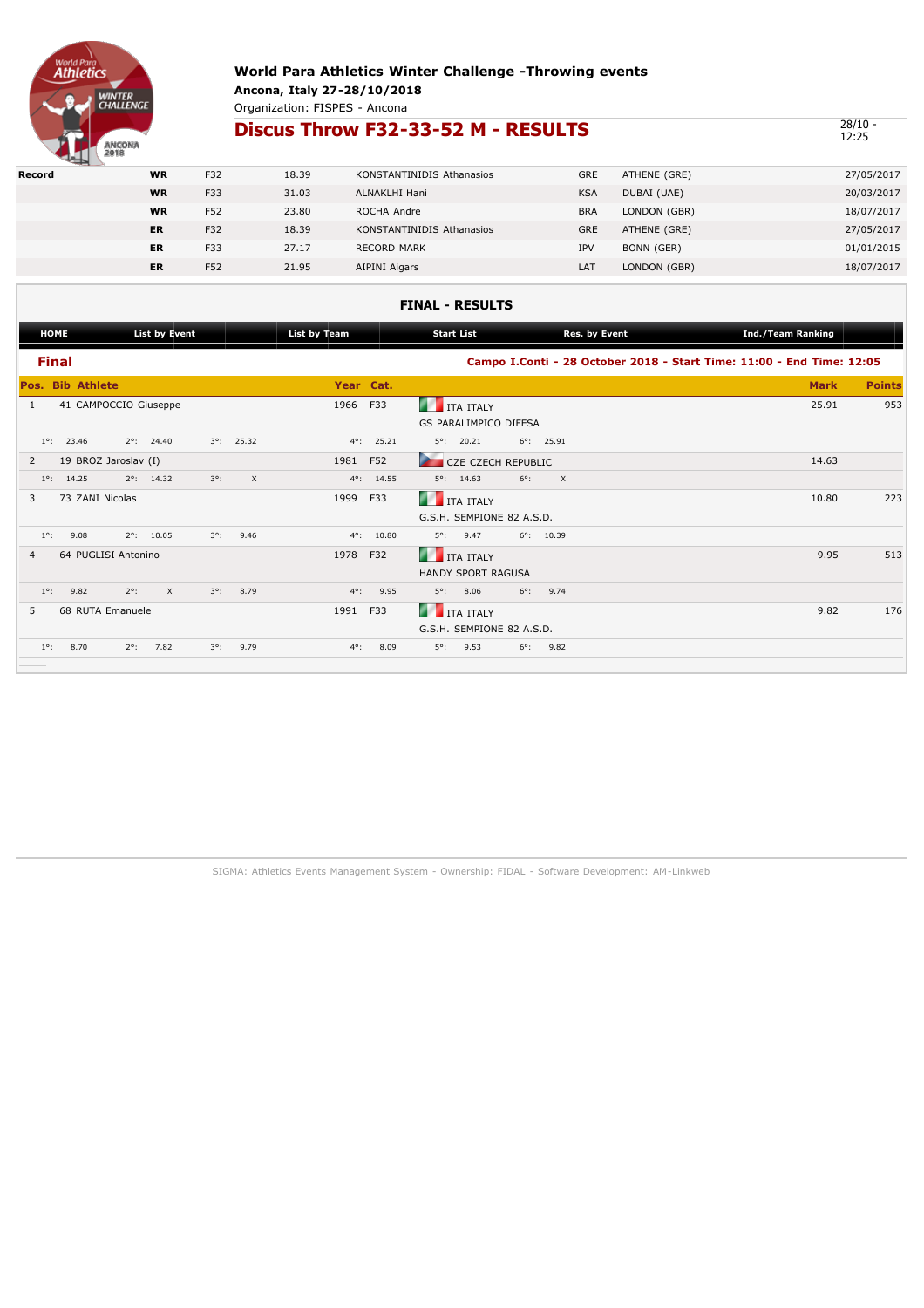

Organization: FISPES - Ancona

## **Javelin Throw F33-34 M - RESULTS**

 $\frac{27}{17:00}$ 

|        | <b>The Contract of the Contract of the Contract of the Contract of the Contract of the Contract of the Contract of the Contract of the Contract of The Contract of The Contract of The Contract of The Contract of The Contract </b> |           |     |       |                       |            |              |            |
|--------|--------------------------------------------------------------------------------------------------------------------------------------------------------------------------------------------------------------------------------------|-----------|-----|-------|-----------------------|------------|--------------|------------|
| Record |                                                                                                                                                                                                                                      | <b>WR</b> | F33 | 26.96 | <b>SCHEIL Daniel</b>  | <b>GER</b> | BERLIN (GER) | 19/06/2015 |
|        |                                                                                                                                                                                                                                      | <b>WR</b> | F34 | 38.05 | WANG Yanzhang         | CHN        | DOHA(QAT)    | 22/10/2015 |
|        |                                                                                                                                                                                                                                      | <b>ER</b> | F33 | 26.96 | <b>SCHEIL Daniel</b>  | GER        | BERLIN (GER) | 19/06/2015 |
|        |                                                                                                                                                                                                                                      | <b>ER</b> | F34 | 25.35 | <b>CIBONE Thierry</b> | <b>FRA</b> | DUBAI(UAE)   | 20/03/2016 |
|        |                                                                                                                                                                                                                                      |           |     |       |                       |            |              |            |

### **FINAL - RESULTS**

|                | <b>HOME</b>           |                         | <b>List by Event</b> |                     |             |              | List by Team                                     |                     | <b>Start List</b> |                                                                       | Res. by Event |               |  |
|----------------|-----------------------|-------------------------|----------------------|---------------------|-------------|--------------|--------------------------------------------------|---------------------|-------------------|-----------------------------------------------------------------------|---------------|---------------|--|
| <b>Final</b>   |                       |                         |                      |                     |             |              |                                                  |                     |                   | Campo I.Conti - 27 October 2018 - Start Time: 15:25 - End Time: 15:46 |               |               |  |
|                | Pos. Bib Athlete      |                         |                      |                     | Year Cat.   |              |                                                  |                     |                   |                                                                       | <b>Mark</b>   | <b>Points</b> |  |
|                | 41 CAMPOCCIO Giuseppe |                         |                      |                     | 1966        | F33          | <b>THE TEALY</b><br><b>GS PARALIMPICO DIFESA</b> |                     |                   |                                                                       | 24.49         | 1045          |  |
| $1^{\circ}$ :  | 22.56                 | $2^{\circ}$ : 23.51     |                      | $3^{\circ}$ : 22.82 | $4^\circ$ : | 24.20        | $5^\circ$ : 24.49                                | $6^{\circ}$ : 22.67 |                   |                                                                       |               |               |  |
| $\overline{2}$ | 22 $MAJO$ Jan $(I)$   |                         |                      |                     | 1981        | F34          | CZE CZECH REPUBLIC                               |                     |                   |                                                                       | 12.97         |               |  |
| $1^\circ$ :    | 10.82                 | $2^\circ$ :<br>$\times$ |                      | $3^{\circ}$ : 12.97 | $4^\circ$ : | $\mathsf{X}$ | $5^{\circ}$ : 10.50                              | $6^{\circ}$ : 12.81 |                   |                                                                       |               |               |  |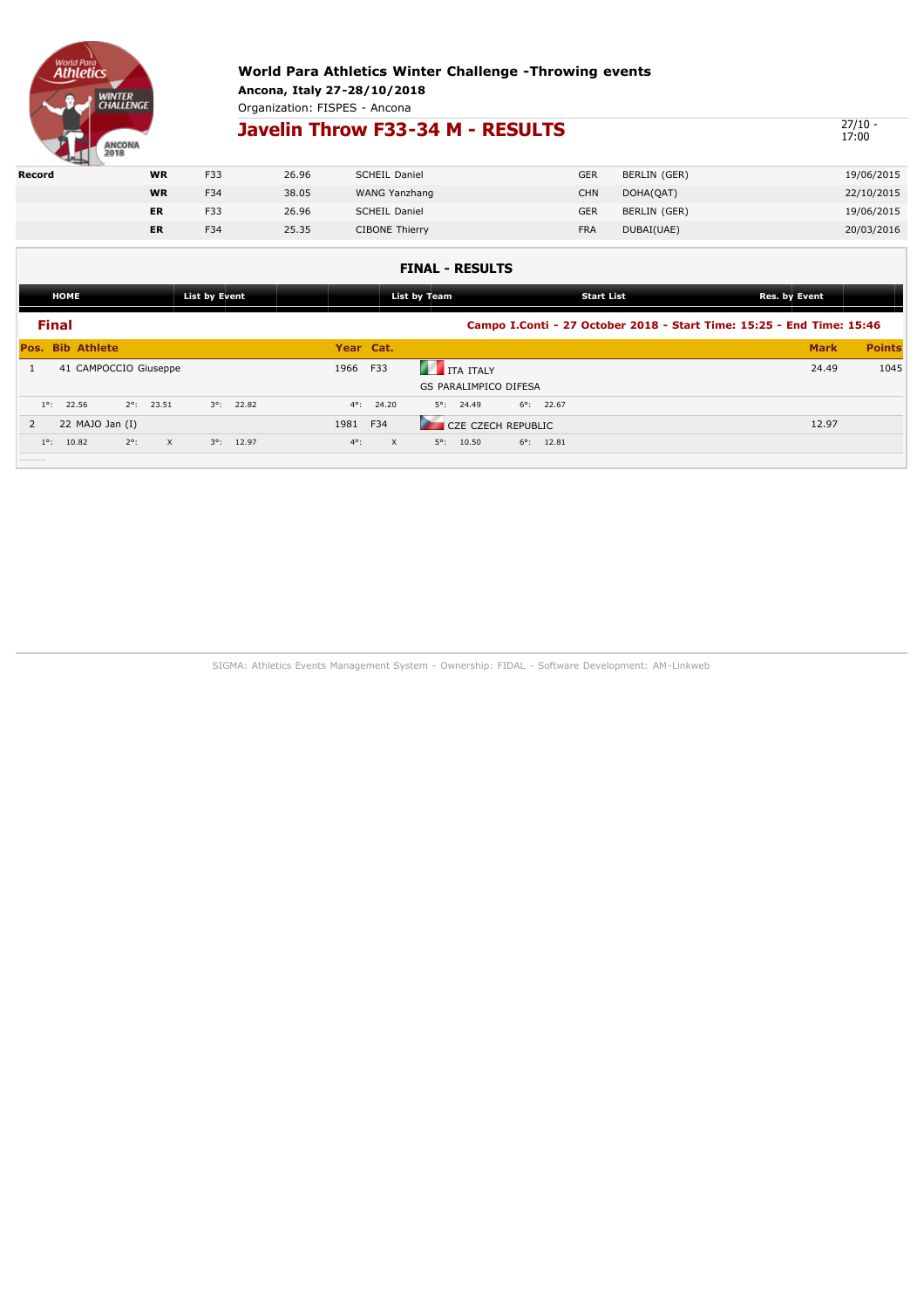

Organization: FISPES - Ancona

## **Javelin Throw F52-54-55 M - RESULTS**

28/10 -<br>11:23

| the property of the control of the |           |     |       |                          |            |                   |            |
|------------------------------------|-----------|-----|-------|--------------------------|------------|-------------------|------------|
| Record                             | <b>WR</b> | F52 | 18.58 | <b>MARTIN Peter</b>      | <b>NZL</b> | ASSEN (NED)       | 06/09/2006 |
|                                    | <b>WR</b> | F54 | 29.91 | <b>KUZNETSOV Aleksei</b> | <b>RUS</b> | <b>GROSSETO</b>   | 13/06/2016 |
|                                    | <b>WR</b> | F55 | 35.30 | NADERI D. Ali            | IRI        | ATHENS (GRE)      | 22/09/2004 |
|                                    | <b>ER</b> | F52 | 17.23 | <b>PLANK Henrik</b>      | <b>SLO</b> | CHIRSTCHURCH(NZE) | 29/01/2011 |
|                                    | <b>ER</b> | F54 | 29.91 | <b>KUZNETSOV Aleksei</b> | <b>RUS</b> | GROSSETO          | 13/06/2016 |
|                                    | <b>ER</b> | F55 | 32.38 | <b>BRADAL Thomas</b>     | <b>DEN</b> | NOVE METO (CZE)   | 19/08/2000 |
|                                    |           |     |       |                          |            |                   |            |

#### **FINAL - RESULTS**

| <b>HOME</b>                                        | <b>List by Event</b>    |                                          | <b>List by Team</b>            | <b>Start List</b>       | Res. by Event                                                         |               |
|----------------------------------------------------|-------------------------|------------------------------------------|--------------------------------|-------------------------|-----------------------------------------------------------------------|---------------|
| <b>Final</b>                                       |                         |                                          |                                |                         | Campo I.Conti - 28 October 2018 - Start Time: 11:20 - End Time: 24:00 |               |
| Pos. Bib Athlete                                   |                         | Year Cat.                                |                                |                         | <b>Mark</b>                                                           | <b>Points</b> |
| 5 KIRYAKOV Georgi (I)<br>$\mathbf{1}$              |                         | 1985 F55                                 | <b>BUL BULGARIA</b>            |                         | 25.91                                                                 |               |
| $1^\circ$ :<br>$\times$<br>$2^{\circ}$ : 24.38     | $3^{\circ}$ : 25.06     | $4^{\circ}$ : 25.59                      | $5^{\circ}$ : 25.91            | $6^\circ$ :<br>$\times$ |                                                                       |               |
| 50 FELLA Gabriele<br>$\overline{2}$                |                         | 1977 F55                                 | <b>THE TEALY</b>               |                         | 21.10                                                                 | 598           |
|                                                    |                         |                                          | #ILOVERUN ATHLETIC TERNI       |                         |                                                                       |               |
| $2^{\circ}$ : 19.44<br>$1^\circ$ : 19.78           | $3^{\circ}$ : 21.10     | $4^{\circ}$ : 17.74                      | $5^\circ$ : 19.28              | $6^{\circ}$ : 17.97     |                                                                       |               |
| 72 TORTORA Nicola<br>3                             |                         | 1960 F55                                 | <b>THE TEALY</b>               |                         | 18.40                                                                 | 483           |
|                                                    |                         |                                          | G.S.H. SEMPIONE 82 A.S.D.      |                         |                                                                       |               |
| $1^{\circ}$ : 17.75<br>$2^{\circ}$ : 17.44         | $3^{\circ}$ : 17.57     | $4^{\circ}$ : 18.40                      | $5^\circ$ :<br>$\times$        | $6^{\circ}$ : 18.39     |                                                                       |               |
| 58 MENARDI Flavio<br>4                             |                         | 2000 F54                                 | <b>THE TEAL SET OF STREET</b>  |                         | 12.94                                                                 | 350           |
|                                                    |                         |                                          | A.S.D. POLISPORTIVA CAPRIOLI   |                         |                                                                       |               |
| $2^{\circ}$ : 12.94<br>$1^\circ$ : 12.83           | $3^{\circ}$ : 12.72     | $4^{\circ}$ : 12.40                      | $5^\circ$ : 12.67              | $6^{\circ}$ : 12.56     |                                                                       |               |
| 5<br>39 BOCCADIFUOCO Francesco                     |                         | 1968 F55                                 | <b>THE TEAL SET OF STREET</b>  |                         | 12.81                                                                 | 245           |
|                                                    |                         |                                          | POL. DILETTANTISTICA ASPET     |                         |                                                                       |               |
| $2^{\circ}$ : 11.26<br>$1^\circ$ : 10.72           | $3^{\circ}$ : 12.81     | $4^{\circ}$ : 12.30                      | $5^{\circ}$ : 10.81            | $6^{\circ}$ : 11.63     |                                                                       |               |
| 54 GUIZZARDI Cristian<br>6                         |                         | 1973 F55                                 | <b>THE TEALY</b>               |                         | 12.08                                                                 | 214           |
|                                                    |                         |                                          | G.S.H. SEMPIONE 82 A.S.D.      |                         |                                                                       |               |
| $2^{\circ}$ : 10.53<br>$1^{\circ}$ : 11.85         | $3^\circ$ :<br>$\times$ | $4^{\circ}$ : 12.08                      | $5^{\circ}$ : 11.76            | $6^{\circ}$ : 11.76     |                                                                       |               |
| 36 BELARDINI Federico<br>$\overline{7}$            |                         | 1989 F54                                 | <b>THE TEAL SET OF STALY</b>   |                         | 11.83                                                                 | 294           |
|                                                    |                         |                                          | A.S. CULT. ANTHROPOS SOC. SPOR |                         |                                                                       |               |
| $1^\circ$ :<br>$\mathsf{X}$<br>$2^{\circ}$ : 11.11 | $\times$<br>$3^\circ$ : | $4^{\circ}$ : 11.83                      | $5^{\circ}$ : 11.49            | $6^{\circ}$ : 11.19     |                                                                       |               |
| 18 BROZ Jaroslav (I)<br>8                          |                         | 1981 F52                                 | CZE CZECH REPUBLIC             |                         | 9.27                                                                  |               |
| 8.63<br>$1^\circ$ :<br>$2^{\circ}$ : 9.27          | 8.28<br>$3^\circ$ :     | $4^\circ$ :<br>$\boldsymbol{\mathsf{x}}$ | $5^\circ$ :<br>$\mathsf X$     | $6^\circ$ :<br>$\times$ |                                                                       |               |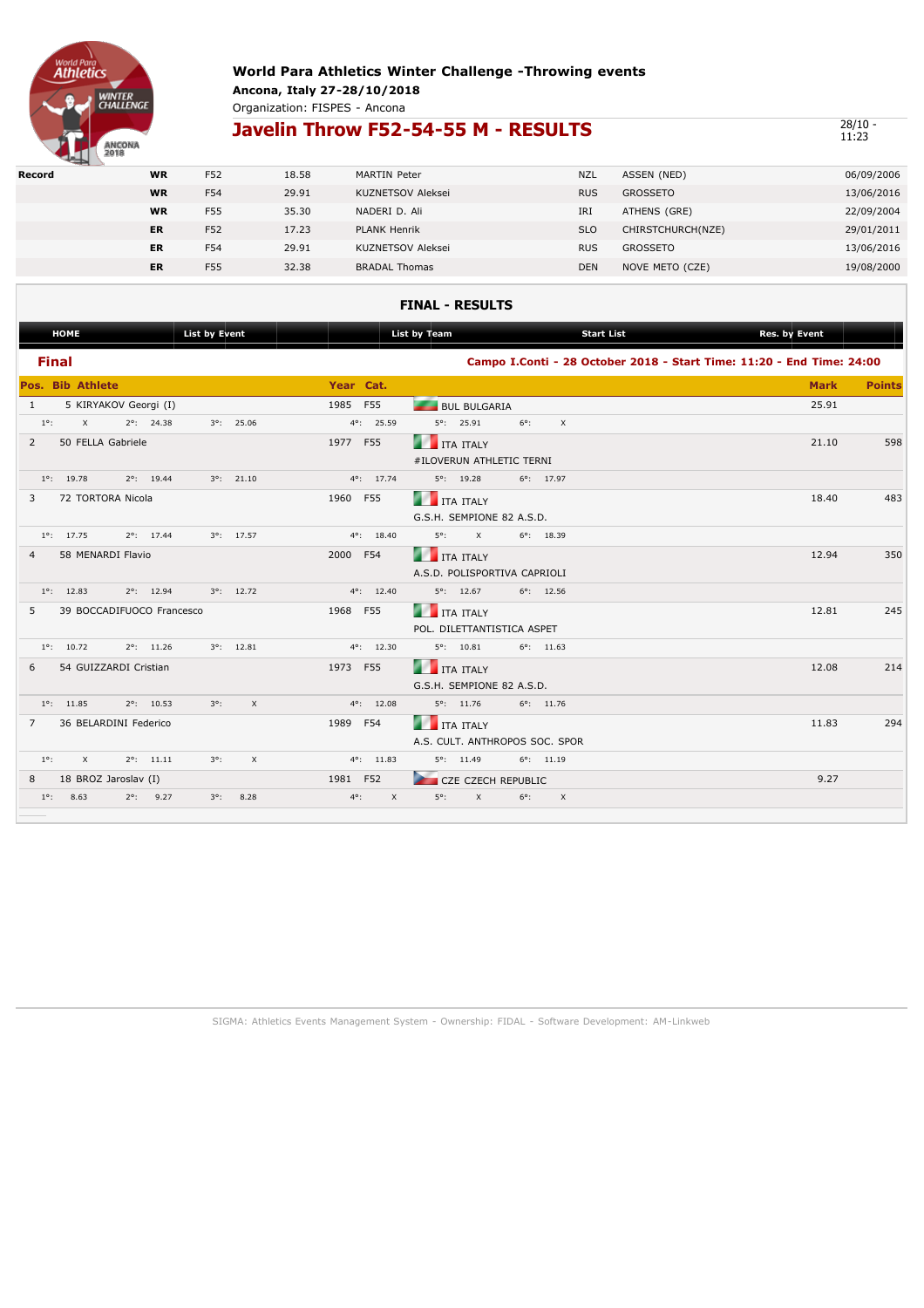

#### **World Para Athletics Winter Challenge -Throwing events Ancona, Italy 27-28/10/2018** Organization: FISPES - Ancona

## **Shot Put F54-55-56-57 W - RESULTS**

 $\frac{27}{10}$  -  $\frac{18:47}{18:47}$ 

| Record | <b>WR</b> | F54        | 7.90  | YANG Liwan                  | <b>CHN</b> | BEJING(CHN)         | 24/03/2016 |
|--------|-----------|------------|-------|-----------------------------|------------|---------------------|------------|
|        | <b>WR</b> | F55        | 9.06  | <b>BUGGHENAGEN Marianne</b> | <b>GER</b> | ATHENE(GRE)         | 19/09/2004 |
|        | <b>WR</b> | F56        | 9.92  | MEDJMEDJI Nadia             | <b>ALG</b> | RIO DE JANIERO(BRA) | 08/09/2016 |
|        | <b>WR</b> | <b>F57</b> | 11.16 | <b>ORTIZ Angeles</b>        | <b>MEX</b> | <b>DUBAI</b>        | 16/03/2018 |
|        | <b>ER</b> | F54        | 7.83  | <b>BOGACHEVA Maria</b>      | <b>ITA</b> | OLOMUC(CZE)         | 04/07/2014 |
|        | <b>ER</b> | F55        | 9.06  | <b>BUGGHENAGEN Marianne</b> | <b>GER</b> | ATHENE(GRE)         | 19/09/2004 |
|        | <b>ER</b> | F56        | 9.03  | <b>WILLING Martina</b>      | <b>GER</b> | LYON (FRA)          | 21/07/2013 |
|        | <b>ER</b> | F57        | 10.95 | WYLUDDA Like                | <b>GER</b> | DOHA(QAT)           | 23/10/2015 |

### **SERIE - RESULTS**

|                | <b>HOME</b> |                         |             |                          | <b>List by Event</b> |      |                       | List by Team                 |                     |                    |          |                                                                       | <b>Start List</b> |  |             |               |
|----------------|-------------|-------------------------|-------------|--------------------------|----------------------|------|-----------------------|------------------------------|---------------------|--------------------|----------|-----------------------------------------------------------------------|-------------------|--|-------------|---------------|
|                | Serie 1     |                         |             |                          |                      |      |                       |                              |                     |                    |          | Campo I.Conti - 27 October 2018 - Start Time: 17:10 - End Time: 18:44 |                   |  |             |               |
|                |             | <b>Pos. Bib Athlete</b> |             |                          |                      |      | Year Cat.             |                              |                     |                    |          |                                                                       |                   |  | <b>Mark</b> | <b>Points</b> |
| 1              |             |                         |             | 8 TODOROVA Daniela (I)   |                      |      | 1980 F55              |                              | <b>BUL BULGARIA</b> |                    |          |                                                                       |                   |  | 6.91        |               |
| $1^\circ$ :    | 6.23        |                         | $2^\circ$ : | 6.71                     | $3^\circ$ :          | 6.48 | $4^{\circ}$ :<br>6.66 | $5^\circ$ :                  | 6.91                | $6^\circ$ :        | 6.59     |                                                                       |                   |  |             |               |
| $\overline{2}$ |             |                         |             | 23 OBROVA Miroslava (I)  |                      |      | 1975 F56              |                              |                     | CZE CZECH REPUBLIC |          |                                                                       |                   |  | 6.66        |               |
| $1^\circ$ :    | 6.66        |                         | $2^\circ$ : | 6.62                     | $3^\circ$ :          | 6.57 | $4^{\circ}$ :<br>6.37 | $5^\circ$ :                  | 6.29                | $6^\circ$ :        | $\times$ |                                                                       |                   |  |             |               |
| 3              |             | 32 ACUNTO Carmen        |             |                          |                      |      | 1972 F55              | <b>THE TEALY</b>             |                     |                    |          |                                                                       |                   |  | 6.13        | 716           |
|                |             |                         |             |                          |                      |      |                       | G.S.H. SEMPIONE 82 A.S.D.    |                     |                    |          |                                                                       |                   |  |             |               |
| $1^\circ$ :    | 5.51        |                         | $2^\circ$ : | 5.68                     | $3^\circ$ :          | 5.68 | $4^{\circ}$ :<br>5.47 | $5^\circ$ :                  | 6.13                | $6^\circ$ :        | 6.00     |                                                                       |                   |  |             |               |
| $\overline{4}$ |             | 67 ROSSO Ermelinda      |             |                          |                      |      | 1965 F56              | r.                           | <b>ITA ITALY</b>    |                    |          |                                                                       |                   |  | 5.92        | 596           |
|                |             |                         |             |                          |                      |      |                       | <b>HANDY SPORT RAGUSA</b>    |                     |                    |          |                                                                       |                   |  |             |               |
| $1^\circ$ :    | 5.20        |                         | $2^\circ$ : | 5.28                     | $3^\circ$ :          | 5.13 | $4^{\circ}$ :<br>5.92 | $5^\circ$ :                  | 5.81                | $6^\circ$ :        | 5.71     |                                                                       |                   |  |             |               |
| 5              |             | 20 KACANU Eva (I)       |             |                          |                      |      | 1965 F54              |                              |                     | CZE CZECH REPUBLIC |          |                                                                       |                   |  | 5.13        |               |
| $1^{\circ}$ :  | 4.70        |                         | $2^\circ$ : | 4.87                     | $3^\circ$ :          | 4.91 | 5.13<br>$4^{\circ}$ : | $5^\circ$ :                  | 5.08                | $6^\circ$ :        | 4.90     |                                                                       |                   |  |             |               |
| 6              |             |                         |             | 44 CARNEVALE Maria Luisa |                      |      | 1985 F55              | 77                           | <b>ITA ITALY</b>    |                    |          |                                                                       |                   |  | 3.80        | 330           |
|                |             |                         |             |                          |                      |      |                       | A.S. GELA SPORT              |                     |                    |          |                                                                       |                   |  |             |               |
| $1^\circ$ :    | 3.67        |                         | $2^\circ$ : | 3.52                     | $3^\circ$ :          | 3.46 | $4^{\circ}$ :<br>3.80 | $5^\circ$ :                  | 3.64                | $6^\circ$ :        | 3.65     |                                                                       |                   |  |             |               |
| $\overline{7}$ |             | 52 GARDINI Adriana      |             |                          |                      |      | 1986<br><b>F55</b>    | <b>THE TEALY</b>             |                     |                    |          |                                                                       |                   |  | 3.48        | 277           |
|                |             |                         |             |                          |                      |      |                       | A.S.D. POLISPORTIVA CAPRIOLI |                     |                    |          |                                                                       |                   |  |             |               |
| $1^\circ$ :    | 2.90        |                         | $2^\circ$ : | 3.09                     | $3^\circ$ :          | 3.04 | $4^\circ$ :<br>3.34   | $5^\circ$ :                  | 3.19                | $6^\circ$ :        | 3.48     |                                                                       |                   |  |             |               |
|                |             |                         |             |                          |                      |      |                       |                              |                     |                    |          |                                                                       |                   |  |             |               |

### **Serie 2 Campo I.Conti - 27 October 2018 - Start Time: 17:45 - End Time: 18:33**

|              |             | <b>Pos. Bib Athlete</b> |               |                    |                    |      | Year Cat. |               |                             |           |                              |             |                    |  | <b>Mark</b> | <b>Points</b> |
|--------------|-------------|-------------------------|---------------|--------------------|--------------------|------|-----------|---------------|-----------------------------|-----------|------------------------------|-------------|--------------------|--|-------------|---------------|
| $\mathbf{1}$ |             | 81 GARDNER Christy (I)  |               |                    |                    |      | 1982 F57  |               |                             |           | USA UNITED STATES OF AMERICA |             |                    |  | 8.10        |               |
|              | $1^\circ$ : | 7.54                    | $2^{\circ}$ : | 8.01               | $3^\circ$ :        | 7.83 |           | $4^\circ$ :   | 7.99                        |           | $5^{\circ}$ : 7.98           |             | $6^{\circ}$ : 8.10 |  |             |               |
| 2            |             | 6 KOLEVA Ivanka (I)     |               |                    |                    |      | 1968 F57  |               | <b>BUL BULGARIA</b>         |           |                              |             |                    |  | 7.56        |               |
|              | $1^\circ$ : | 7.23                    | $2^{\circ}$ : | 7.19               | $3^\circ$ :        | 7.56 |           | $4^{\circ}$ : | 7.53                        |           | $5^{\circ}$ : 6.99           |             | $6^{\circ}$ : 7.46 |  |             |               |
| 3            |             | 45 CAVALIERI Francesca  |               |                    |                    |      | 1976 F57  |               | <b>THE TEAL SET IT ALLY</b> |           |                              |             |                    |  | 4.00        | 239           |
|              |             |                         |               |                    |                    |      |           |               | <b>HANDY SPORT RAGUSA</b>   |           |                              |             |                    |  |             |               |
|              | $1^\circ$ : | 3.19                    |               | $2^{\circ}$ : 3.91 | $3^{\circ}$ : 3.93 |      |           | $4^{\circ}$ : | 4.00                        |           | $5^\circ$ : 3.79             |             | $6^{\circ}$ : 3.97 |  |             |               |
| 4            |             | 34 BATTAGLIA Maria      |               |                    |                    |      | 1959 F57  |               | <b>COLOR</b>                | ITA ITALY |                              |             |                    |  | 3.81        | 214           |
|              |             |                         |               |                    |                    |      |           |               | <b>HANDY SPORT RAGUSA</b>   |           |                              |             |                    |  |             |               |
|              | $1^\circ$ : | 3.44                    | $2^\circ$ :   | 3.55               | $3^\circ$ :        | 3.81 |           | $4^\circ$ :   | 3.54                        |           | $5^{\circ}$ : 3.27           | $6^\circ$ : | 3.60               |  |             |               |

#### **SUMMARY Campo I.Conti**

|                         |                  |     |                                                                                     | <b>Mark</b> | <b>Points</b> |
|-------------------------|------------------|-----|-------------------------------------------------------------------------------------|-------------|---------------|
| 81 GARDNER Christy (I)  |                  |     | USA UNITED STATES OF AMERICA                                                        | 8.10        |               |
| 6 KOLEVA Ivanka (I)     |                  |     | <b>BUL BULGARIA</b>                                                                 | 7.56        |               |
| 8 TODOROVA Daniela (I)  | 1980             |     | <b>BUL BULGARIA</b>                                                                 | 6.91        |               |
| 23 OBROVA Miroslava (I) |                  |     | CZE CZECH REPUBLIC                                                                  | 6.66        |               |
| 32 ACUNTO Carmen        | 1972             |     | $\blacksquare$ ITA ITALY                                                            | 6.13        | 716           |
|                         |                  |     | G.S.H. SEMPIONE 82 A.S.D.                                                           |             |               |
| 67 ROSSO Ermelinda      |                  |     | <b>ITA ITALY</b>                                                                    | 5.92        | 596           |
|                         |                  |     | <b>HANDY SPORT RAGUSA</b>                                                           |             |               |
| 20 KACANU Eva (I)       |                  |     | <b>CZE CZECH REPUBLIC</b>                                                           | 5.13        |               |
| 45 CAVALIERI Francesca  | 1976             | F57 | <b>ITA ITALY</b>                                                                    | 4.00        | 239           |
|                         | Pos. Bib Athlete |     | Year Cat.<br>1982 F57<br>1968 F57<br>F55<br>1975 F56<br>F55<br>1965 F56<br>1965 F54 |             |               |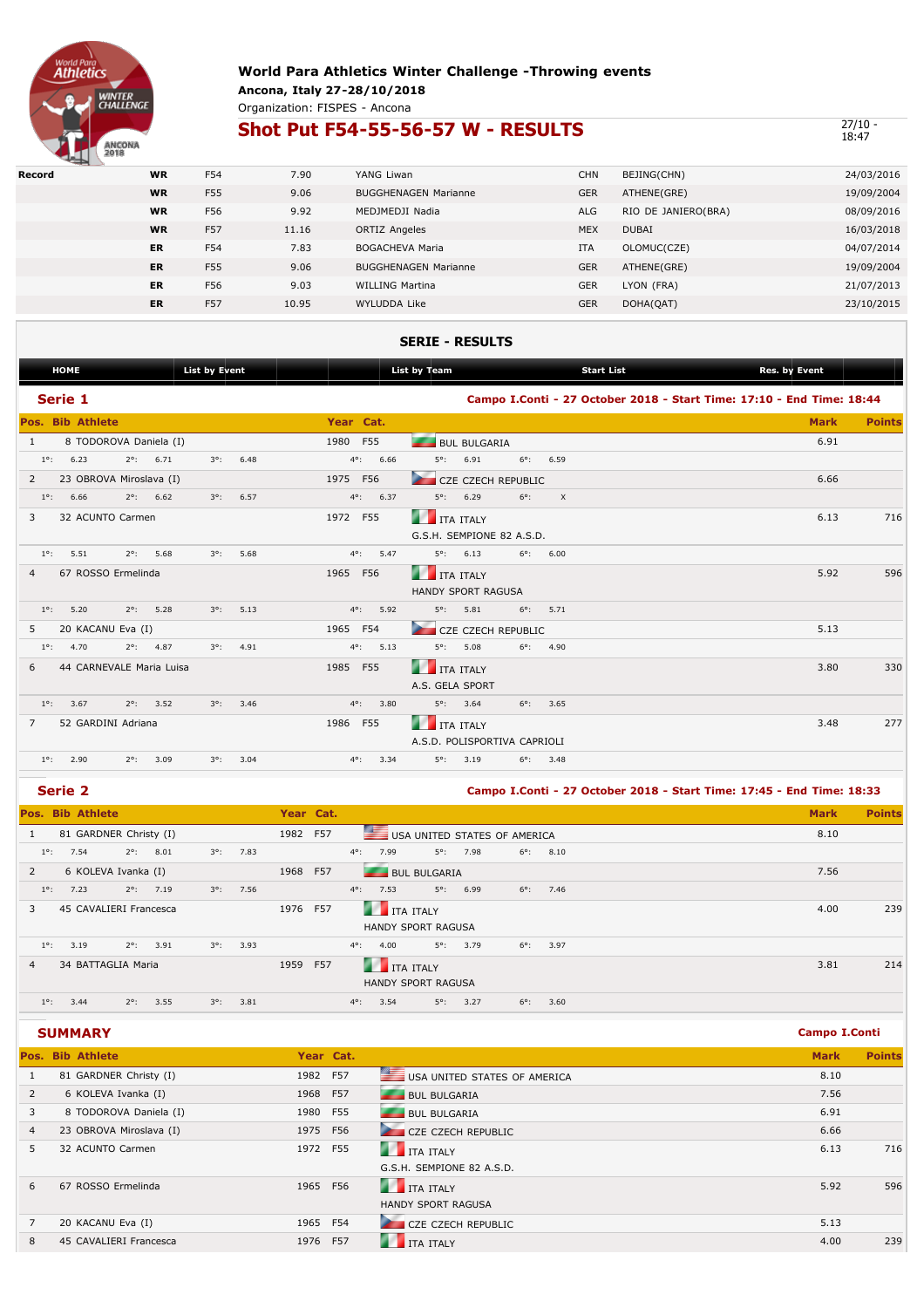|    |                          |          | HANDY SPORT RAGUSA           |      |     |
|----|--------------------------|----------|------------------------------|------|-----|
| 9  | 34 BATTAGLIA Maria       | 1959 F57 | <b>THE TEALY</b>             | 3.81 | 214 |
|    |                          |          | HANDY SPORT RAGUSA           |      |     |
| 10 | 44 CARNEVALE Maria Luisa | 1985 F55 | <b>THE TEALY</b>             | 3.80 | 330 |
|    |                          |          | A.S. GELA SPORT              |      |     |
| 11 | 52 GARDINI Adriana       | 1986 F55 | <b>THE TRAITALY</b>          | 3.48 | 277 |
|    |                          |          | A.S.D. POLISPORTIVA CAPRIOLI |      |     |
|    |                          |          |                              |      |     |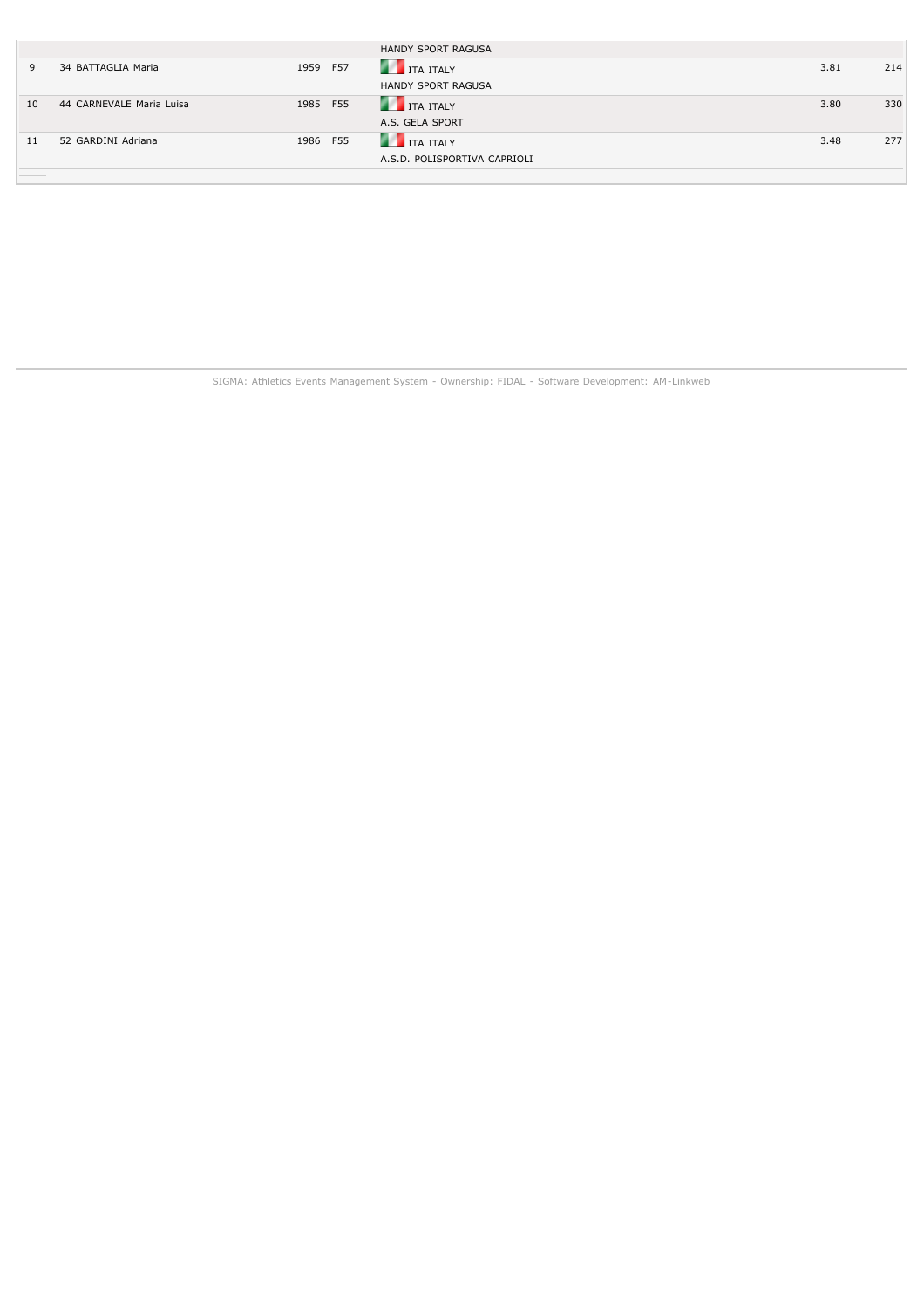

Organization: FISPES - Ancona

## **Discus Throw F-54-55 W - RESULTS**

 $\frac{28}{10}$  - 11:07

| Record | <b>WR</b> | F54 | 19.96 | FESSLOVA Jana               | CZE | FRYEDEX MYSTEK(CZE) | 28/04/2009 |
|--------|-----------|-----|-------|-----------------------------|-----|---------------------|------------|
|        | <b>WR</b> | F55 | 27.80 | <b>BUGGENHAGEN Marianne</b> | CZE | BEIJING (CHN)       | 09/09/2008 |
|        | ER        | F54 | 19.96 | FESSLOVA Jana               | CZE | FRYEDEX MYSTEK(CZE) | 28/04/2009 |
|        | ER        | F55 | 27.80 | <b>BUGGENHAGEN Marianne</b> | CZE | BEIJING (CHN)       | 09/09/2008 |
|        |           |     |       |                             |     |                     |            |

### **FINAL - RESULTS**

|                | <b>HOME</b>             |                          | <b>List by Event</b> |                     |               |                     | List by Team                        |             | <b>Start List</b>   | <b>Res. by Event</b>                                                  |               |
|----------------|-------------------------|--------------------------|----------------------|---------------------|---------------|---------------------|-------------------------------------|-------------|---------------------|-----------------------------------------------------------------------|---------------|
|                | <b>Final</b>            |                          |                      |                     |               |                     |                                     |             |                     | Campo I.Conti - 28 October 2018 - Start Time: 09:30 - End Time: 10:57 |               |
|                | <b>Pos. Bib Athlete</b> |                          |                      |                     |               | Year Cat.           |                                     |             |                     | <b>Mark</b>                                                           | <b>Points</b> |
| 1              | 14 MICKEY Sarah (I)     |                          |                      |                     |               | 1998 F55            | <b>A</b><br>CAN CANADA              |             |                     | 17.88                                                                 |               |
| $1^\circ$ :    | 16.44                   | $2^{\circ}$ : 17.03      | $3^\circ$ :          | 15.77               | $4^{\circ}$ : | 16.38               | 17.88<br>$5^\circ$ :                | $6^\circ$ : | 16.36               |                                                                       |               |
| $\overline{2}$ |                         | 8 TODOROVA Daniela (I)   |                      |                     | 1980          | F55                 | --<br><b>BUL BULGARIA</b>           |             |                     | 17.39                                                                 |               |
| $1^\circ$ :    | 16.55                   | $2^{\circ}$ : 17.39      | $3^\circ$ :          | X                   |               | $4^{\circ}$ : 16.47 | $5^{\circ}$ : 17.24                 | $6^\circ$ : | $\times$            |                                                                       |               |
| 3              | 32 ACUNTO Carmen        |                          |                      |                     |               | 1972 F55            | <b>ITA ITALY</b>                    |             |                     | 15.60                                                                 | 543           |
|                |                         |                          |                      |                     |               |                     | G.S.H. SEMPIONE 82 A.S.D.           |             |                     |                                                                       |               |
|                | $1^{\circ}$ : 14.56     | $2^{\circ}$ : 14.85      |                      | $3^{\circ}$ : 15.39 |               | $4^{\circ}$ : 15.60 | 15.43<br>$5^\circ$ :                |             | $6^{\circ}$ : 14.91 |                                                                       |               |
| $\overline{4}$ | 20 KACANU Eva (I)       |                          |                      |                     |               | 1965 F54            | CZE CZECH REPUBLIC                  |             |                     | 10.60                                                                 |               |
| $1^\circ$ :    | $\times$                | $2^\circ$ :<br>$\times$  |                      | $3^{\circ}$ : 10.51 | $4^\circ$ :   | 10.60               | $5^\circ$ :<br>$\times$             | $6^\circ$ : | 9.80                |                                                                       |               |
| 5              |                         | 44 CARNEVALE Maria Luisa |                      |                     |               | 1985 F55            | <b>CONTRACT</b><br><b>ITA ITALY</b> |             |                     | 8.94                                                                  | 183           |
|                |                         |                          |                      |                     |               |                     | A.S. GELA SPORT                     |             |                     |                                                                       |               |
| $1^\circ$ :    | 8.18                    | $2^\circ$ :<br>8.43      | $3^\circ$ :          | 8.44                | $4^\circ$ :   | 8.94                | 8.51<br>$5^\circ$ :                 | $6^\circ$ : | 8.34                |                                                                       |               |
|                |                         |                          |                      |                     |               |                     |                                     |             |                     |                                                                       |               |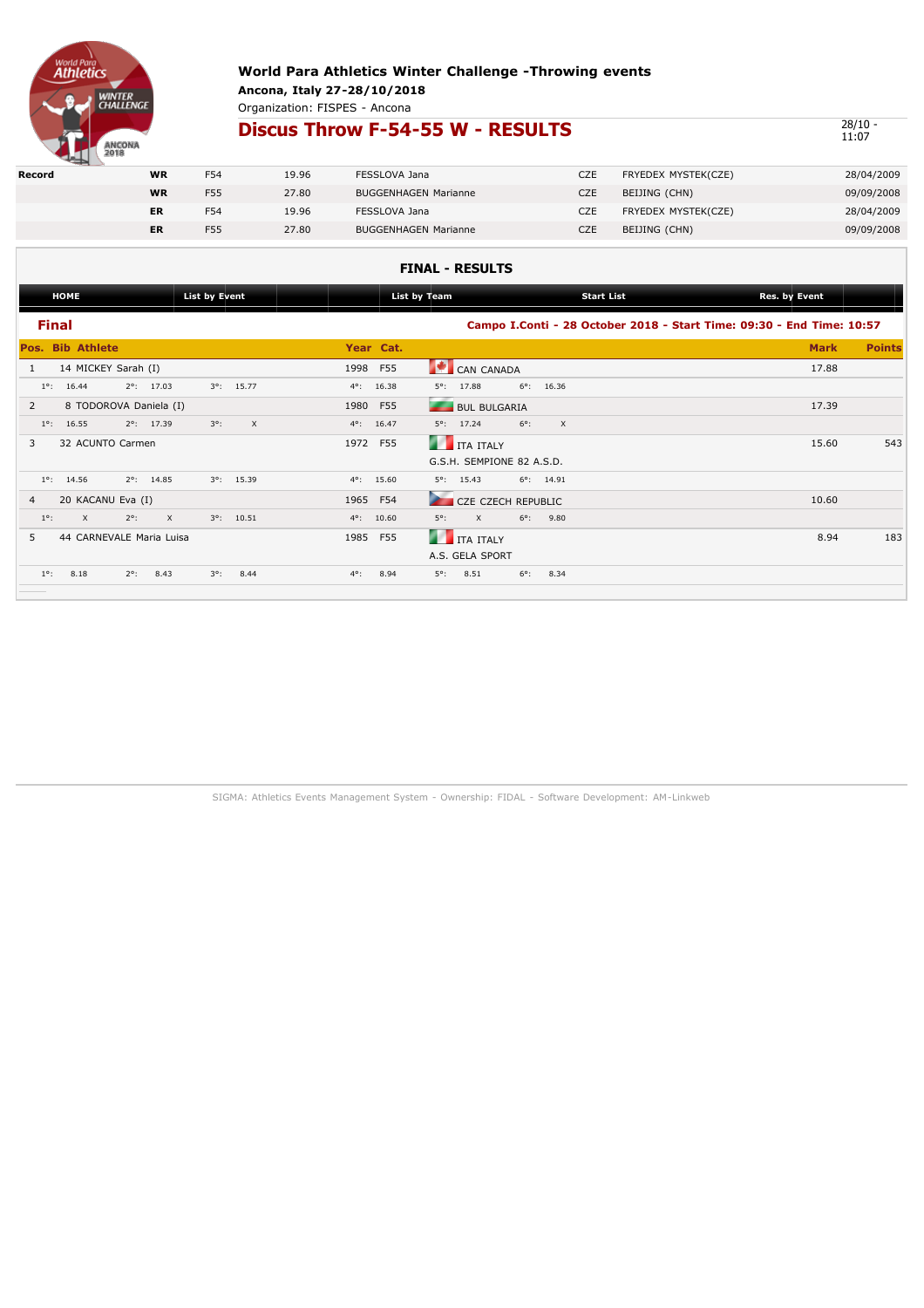

Organization: FISPES - Ancona

## **Discus Throw F56-57 W - RESULTS**

 $\frac{27}{17:00}$ 

| <b>PERSONAL PROPERTY</b> |           |            |       |                        |     |             |            |
|--------------------------|-----------|------------|-------|------------------------|-----|-------------|------------|
| Record                   | <b>WR</b> | F56        | 26.28 | MEDJIMEDJI Nadia       | ALG | DUBAI(UAE)  | 15/03/2018 |
|                          | <b>WR</b> | <b>F57</b> | 34.68 | SAIFI Nassina          | ALG | DUBAI (UAE) | 25/02/2015 |
|                          | ER        | F56        | 24.23 | <b>WILLING Martina</b> | GER | LYON (FRA)  | 09/09/2008 |
|                          | ER        | F57        | 31.88 | <b>RECOR MARK</b>      | GER | BONN (GER)  | 01/01/2015 |
|                          |           |            |       |                        |     |             |            |

### **FINAL - RESULTS**

| <b>List by Event</b><br><b>HOME</b>                                             | List by Team                                   | <b>Start List</b>                                                     | Res. by Event                |
|---------------------------------------------------------------------------------|------------------------------------------------|-----------------------------------------------------------------------|------------------------------|
| <b>Final</b>                                                                    |                                                | Campo I.Conti - 27 October 2018 - Start Time: 15:45 - End Time: 16:50 |                              |
| <b>Pos. Bib Athlete</b>                                                         | Year Cat.                                      |                                                                       | <b>Mark</b><br><b>Points</b> |
| 81 GARDNER Christy (I)<br>$\mathbf{1}$                                          | 1982 F57                                       | USA UNITED STATES OF AMERICA                                          | 24.53                        |
| $3^{\circ}$ : 24.53<br>$1^\circ$ :<br>23.02<br>$2^{\circ}$ : 21.14              | $4^\circ$ :<br>$\times$<br>$5^{\circ}$ : 21.71 | $6^{\circ}$ : 21.59                                                   |                              |
| 23 OBROVA Miroslava (I)<br>2                                                    | 1975 F56<br>CZE CZECH REPUBLIC                 |                                                                       | 19.88                        |
| $1^\circ$ :<br>18.32<br>$2^{\circ}$ : 18.18<br>$3^{\circ}$ : 19.38              | 19.32<br>$5^{\circ}$ : 19.56<br>$4^\circ$ :    | 19.88<br>$6^\circ$ :                                                  |                              |
| 6 KOLEVA Ivanka (I)<br>3                                                        | 1968 F57<br>--<br><b>BUL BULGARIA</b>          |                                                                       | 19.60                        |
| $2^{\circ}$ : 18.75<br>$3^{\circ}$ : 19.55<br>$1^\circ$ :<br>18.26              | 19.60<br>$5^{\circ}$ : 18.87<br>$4^\circ$ :    | $6^{\circ}$ : 19.22                                                   |                              |
| 67 ROSSO Ermelinda<br>4                                                         | 1965 F56<br><b>THE TEAL SET IT ALLY</b>        |                                                                       | 439<br>12.93                 |
|                                                                                 | <b>HANDY SPORT RAGUSA</b>                      |                                                                       |                              |
| $1^{\circ}$ :<br>$\times$<br>$2^\circ$ :<br>$3^{\circ}$ : 12.83<br>$\mathsf{X}$ | 12.64<br>$5^{\circ}$ : 11.29<br>$4^{\circ}$ :  | $6^{\circ}$ : 12.93                                                   |                              |
| 45 CAVALIERI Francesca<br>5                                                     | 1976 F57<br><b>ITA ITALY</b>                   |                                                                       | 128<br>9.88                  |
|                                                                                 | <b>HANDY SPORT RAGUSA</b>                      |                                                                       |                              |
| 9.33<br>$1^\circ$ :<br>9.31<br>$2^\circ$ :<br>$3^\circ$ :<br>9.80               | $5^\circ$ :<br>9.29<br>$4^\circ$ :<br>9.88     | $6^\circ$ :<br>9.01                                                   |                              |
| 34 BATTAGLIA Maria<br>6                                                         | 1959 F57<br><b>THE TEALY</b>                   |                                                                       | 85<br>8.87                   |
|                                                                                 | HANDY SPORT RAGUSA                             |                                                                       |                              |
| $1^\circ$ :<br>7.75<br>8.64<br>$2^\circ$ :<br>$3^\circ$ :<br>X                  | 8.87<br>$4^\circ$ :<br>7.68<br>$5^\circ$ :     | $6^\circ$ :<br>8.13                                                   |                              |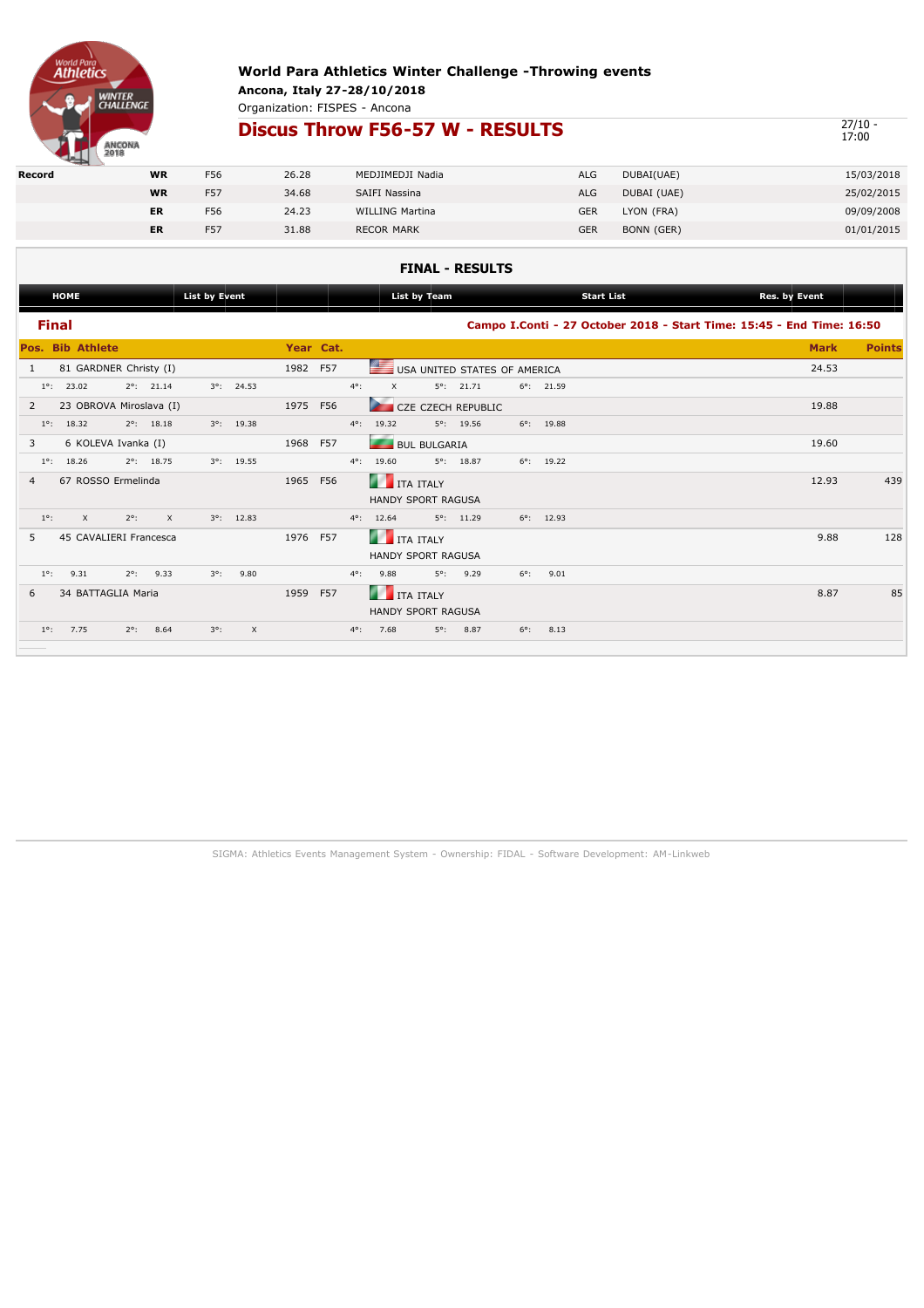

### **World Para Athletics Winter Challenge -Throwing events Ancona, Italy 27-28/10/2018** Organization: FISPES - Ancona

# **Javelin Throw F34-54-55-56-57 W - RESULTS** 27/10 - 13:38

| Record | <b>WR</b> | F34 | 21.86 | ZOU Liujan              | <b>CHN</b> | RIO DE JANIERO(BRA) | 09/09/2016 |
|--------|-----------|-----|-------|-------------------------|------------|---------------------|------------|
|        | <b>WR</b> | F54 | 20.25 | UGWUNWA Flora           | <b>NGR</b> | RIO DE JANIERO(BRA) | 13/09/2016 |
|        | <b>WR</b> | F55 | 27.07 | DADZITE Diana           | LAT        | LONDON (GBR)        | 17/07/2017 |
|        | <b>WR</b> | F56 | 24.03 | <b>WILING Martina</b>   | <b>GER</b> | BERLIN (GER)        | 13/06/2008 |
|        | <b>WR</b> | F57 | 25.95 | DJELAL Safia            | ALG        | DUBAI (UAE)         | 21/03/2017 |
|        | <b>ER</b> | F34 | 19.56 | <b>RECORD MARK</b>      | GRE        | BONN (GER)          | 01/01/2015 |
|        | <b>ER</b> | F54 | 15.19 | <b>BOGACHEVA Marija</b> | <b>RUS</b> | <b>GROSSETO</b>     | 12/05/2013 |
|        | <b>ER</b> | F55 | 27.07 | DADZITE Diana           | LAT        | LONDON (GBR)        | 17/07/2017 |
|        | <b>ER</b> | F56 | 24.03 | <b>WILING Martina</b>   | <b>GER</b> | BERLIN (GER)        | 13/06/2008 |
|        | <b>ER</b> | F57 | 31.88 | <b>RECORD MARK</b>      | <b>IPC</b> | BONN (GER)          | 01/01/2015 |

#### **FINAL - RESULTS**

| <b>HOME</b>                                          |                     | List by Event |                           |               | List by Team                                         |                                         |                     | Start List                                                            | Res. by Event |               |
|------------------------------------------------------|---------------------|---------------|---------------------------|---------------|------------------------------------------------------|-----------------------------------------|---------------------|-----------------------------------------------------------------------|---------------|---------------|
| <b>Final</b>                                         |                     |               |                           |               |                                                      |                                         |                     | Campo I.Conti - 27 October 2018 - Start Time: 10:46 - End Time: 13:17 |               |               |
| Pos. Bib Athlete and the contract of the contract of |                     |               |                           | Year Cat.     |                                                      |                                         |                     |                                                                       | <b>Mark</b>   | <b>Points</b> |
| 1 8 TODOROVA Daniela (I)                             |                     |               |                           | 1980 F55      | <b>BUL BULGARIA</b>                                  |                                         |                     |                                                                       | 20.00         |               |
| $1^{\circ}$ : X $2^{\circ}$ : 18.71                  |                     |               | $3^{\circ}$ : X           |               | $4^{\circ}$ : 20.00                                  | 5°: 19.68 6°: 18.87                     |                     |                                                                       |               |               |
| 2 81 GARDNER Christy (I)                             |                     |               |                           | 1982 F57      | <u>e a</u><br>USA UNITED STATES OF AMERICA           |                                         |                     |                                                                       | 17.70         |               |
| $1^{\circ}$ : 14.37 $2^{\circ}$ : 15.37              |                     |               | $3^{\circ}$ : 15.24       |               | $4^{\circ}$ : 16.05                                  | $5^{\circ}$ : 15.78                     | $6^{\circ}$ : 17.70 |                                                                       |               |               |
| 3 23 OBROVA Miroslava (I)                            |                     |               |                           | 1975 F56      |                                                      | CZE CZECH REPUBLIC                      |                     |                                                                       | 14.01         |               |
| $1^{\circ}$ : 14.01                                  | $2^{\circ}$ : 14.00 | $3^{\circ}$ : | $\boldsymbol{\mathsf{x}}$ |               | $4^{\circ}$ : 13.97                                  | $5^\circ$ : X                           | $6^{\circ}$ : 13.47 |                                                                       |               |               |
| 4 14 MICKEY Sarah (I)                                |                     |               |                           | 1998 F55      | CAN CANADA                                           |                                         |                     |                                                                       | 12.14         |               |
| $1^{\circ}$ : 12.14                                  | $2^{\circ}$ : 11.01 |               | $3^{\circ}$ : 11.53       |               | $4^{\circ}$ : X                                      | $5^{\circ}$ : 11.41 $6^{\circ}$ : 11.53 |                     |                                                                       |               |               |
| 5 32 ACUNTO Carmen                                   |                     |               |                           | 1972 F55      | <b>THE TEALY</b>                                     |                                         |                     |                                                                       | 11.64         | 346           |
|                                                      |                     |               |                           |               | G.S.H. SEMPIONE 82 A.S.D.                            |                                         |                     |                                                                       |               |               |
| $1^{\circ}$ : 10.94 $2^{\circ}$ : 11.11              |                     |               | $3^{\circ}$ : 11.30       |               | $4^{\circ}$ : 11.64 $5^{\circ}$ : X 6°:              |                                         | $\times$            |                                                                       |               |               |
| 6 67 ROSSO Ermelinda                                 |                     |               |                           | 1965 F56      | <b>THE TEALY</b>                                     |                                         |                     |                                                                       | 10.55         | 360           |
|                                                      |                     |               |                           |               | HANDY SPORT RAGUSA                                   |                                         |                     |                                                                       |               |               |
| $1^{\circ}$ : X $2^{\circ}$ : 10.55                  |                     |               | $3^{\circ}$ : 9.89        |               | $4^{\circ}$ : $X$ $5^{\circ}$ : $9.47$ $6^{\circ}$ : |                                         | $\times$            |                                                                       |               |               |
| 7 45 CAVALIERI Francesca                             |                     |               |                           | 1976 F57      | <b>THE TRAIT SET OF STALY</b>                        |                                         |                     |                                                                       | 9.20          | 233           |
|                                                      |                     |               |                           |               | HANDY SPORT RAGUSA                                   |                                         |                     |                                                                       |               |               |
| $1^{\circ}$ : X                                      | $2^{\circ}$ : X     |               | $3^{\circ}$ : 7.50        | $4^{\circ}$ : | 8.04 5°: 9.20 6°: 8.76                               |                                         |                     |                                                                       |               |               |
| 8 52 GARDINI Adriana                                 |                     |               |                           | 1986 F55      | <b>THE TEALY</b>                                     |                                         |                     |                                                                       | 9.15          | 208           |
|                                                      |                     |               |                           |               | A.S.D. POLISPORTIVA CAPRIOLI                         |                                         |                     |                                                                       |               |               |
| $1^{\circ}$ : X $2^{\circ}$ : 8.69                   |                     |               | $3^{\circ}$ : 8.68        |               | $4^{\circ}$ : 9.15 5°: 8.33 6°: 8.27                 |                                         |                     |                                                                       |               |               |
| 9 20 KACANU Eva (I)                                  |                     |               |                           | 1965 F54      | CZE CZECH REPUBLIC                                   |                                         |                     |                                                                       | 8.64          |               |
| $1^{\circ}$ : 7.85                                   | $2^{\circ}$ : 8.27  |               | $3^{\circ}$ : 8.64        | $4^{\circ}$ : | 8.41                                                 | $5^\circ$ : X                           | $6^{\circ}$ : 8.23  |                                                                       |               |               |
| 10 34 BATTAGLIA Maria                                |                     |               |                           | 1959 F57      | <b>THE TEAL SET OF STREET</b>                        |                                         |                     |                                                                       | 7.87          | 156           |
|                                                      |                     |               |                           |               | HANDY SPORT RAGUSA                                   |                                         |                     |                                                                       |               |               |
| 1°: 7.74 2°: 7.59 3°: 7.20                           |                     |               |                           | $4^{\circ}$ : | 6.53 5°: 7.39 6°: 7.87                               |                                         |                     |                                                                       |               |               |
| 11 48 CRISCIONE Maria                                |                     |               |                           | 1969 F34      | <b>THE TRAIT SET OF STREET</b>                       |                                         |                     |                                                                       | 7.28          | 201           |
|                                                      |                     |               |                           |               | HANDY SPORT RAGUSA                                   |                                         |                     |                                                                       |               |               |
| $1^{\circ}$ : 7.28 $2^{\circ}$ : 7.18                |                     | $3^{\circ}$ : | $\times$                  |               | $4^{\circ}$ : $X$ $5^{\circ}$ : 6.70                 |                                         | $6^{\circ}$ : X     |                                                                       |               |               |
| 12 44 CARNEVALE Maria Luisa                          |                     |               |                           | 1985 F55      | <b>THE TRAIN TRALY</b>                               |                                         |                     |                                                                       | 6.64          | 69            |
|                                                      |                     |               |                           |               | A.S. GELA SPORT                                      |                                         |                     |                                                                       |               |               |
| $1^{\circ}$ : 6.64 $2^{\circ}$ : X                   |                     | $3^{\circ}$ : |                           |               | X 4°: 5.10                                           | 5°: 5.75 6°: 5.37                       |                     |                                                                       |               |               |
|                                                      |                     |               |                           |               |                                                      |                                         |                     |                                                                       |               |               |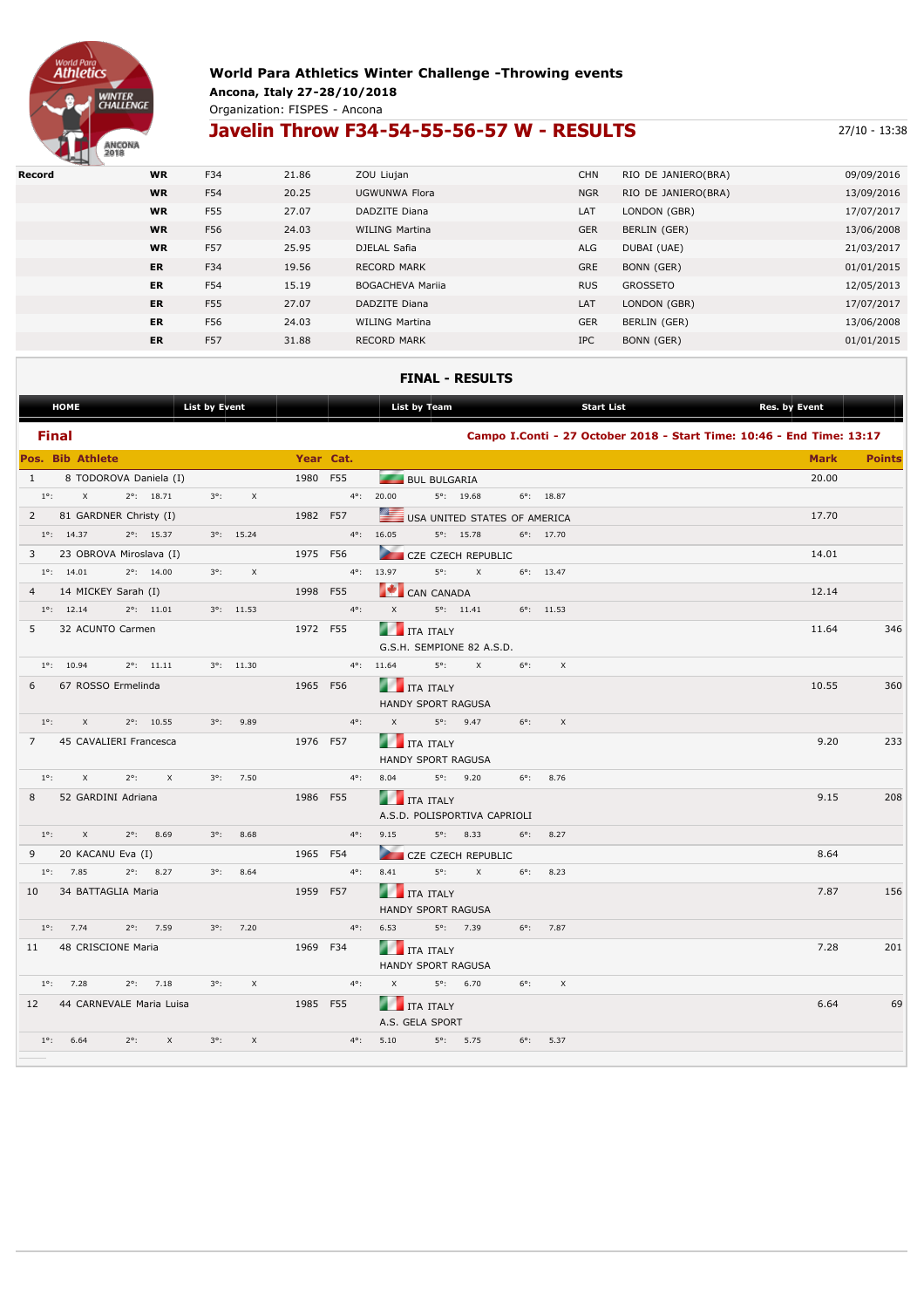

# **World Para Athletics Winter Challenge -Throwing events**

**Ancona, Italy 27-28/10/2018** Organization: FISPES - Ancona

## **Club Throw 397gr F32 M+W - RESULTS**

 $\frac{27}{10.53}$ 

|        | <b>PERSONAL PROPERTY</b> |           |     |       |                    |            |                     |            |
|--------|--------------------------|-----------|-----|-------|--------------------|------------|---------------------|------------|
| Record |                          | <b>WR</b> | F32 | 26.93 | IBRAHIMI Maroua    | <b>TUN</b> | RIO DE JANEIRO(BRA) | 09/09/2016 |
|        |                          | <b>WR</b> | F32 | 37.19 | SOCHAL Maciej      | <b>RUS</b> | <b>GROSSETO</b>     | 14/06/2016 |
|        |                          | <b>ER</b> | F32 | 21.84 | <b>RECORD MARK</b> | <b>GER</b> |                     |            |
|        |                          | <b>ER</b> | F32 | 37.19 | SOCHAL Maciej      | <b>RUS</b> | <b>GROSSETO</b>     | 14/06/2016 |

### **FINAL - RESULTS**

| Campo I.Conti - 27 October 2018 - Start Time: 09:37 - End Time: 10:31 |
|-----------------------------------------------------------------------|
|                                                                       |
| <b>Points</b>                                                         |
|                                                                       |
|                                                                       |
| 372                                                                   |
|                                                                       |
|                                                                       |
| 444                                                                   |
|                                                                       |
|                                                                       |
|                                                                       |
|                                                                       |
| <b>Mark</b><br>18.95<br>16.64<br>$(IR)$ 13.34<br>7.52                 |